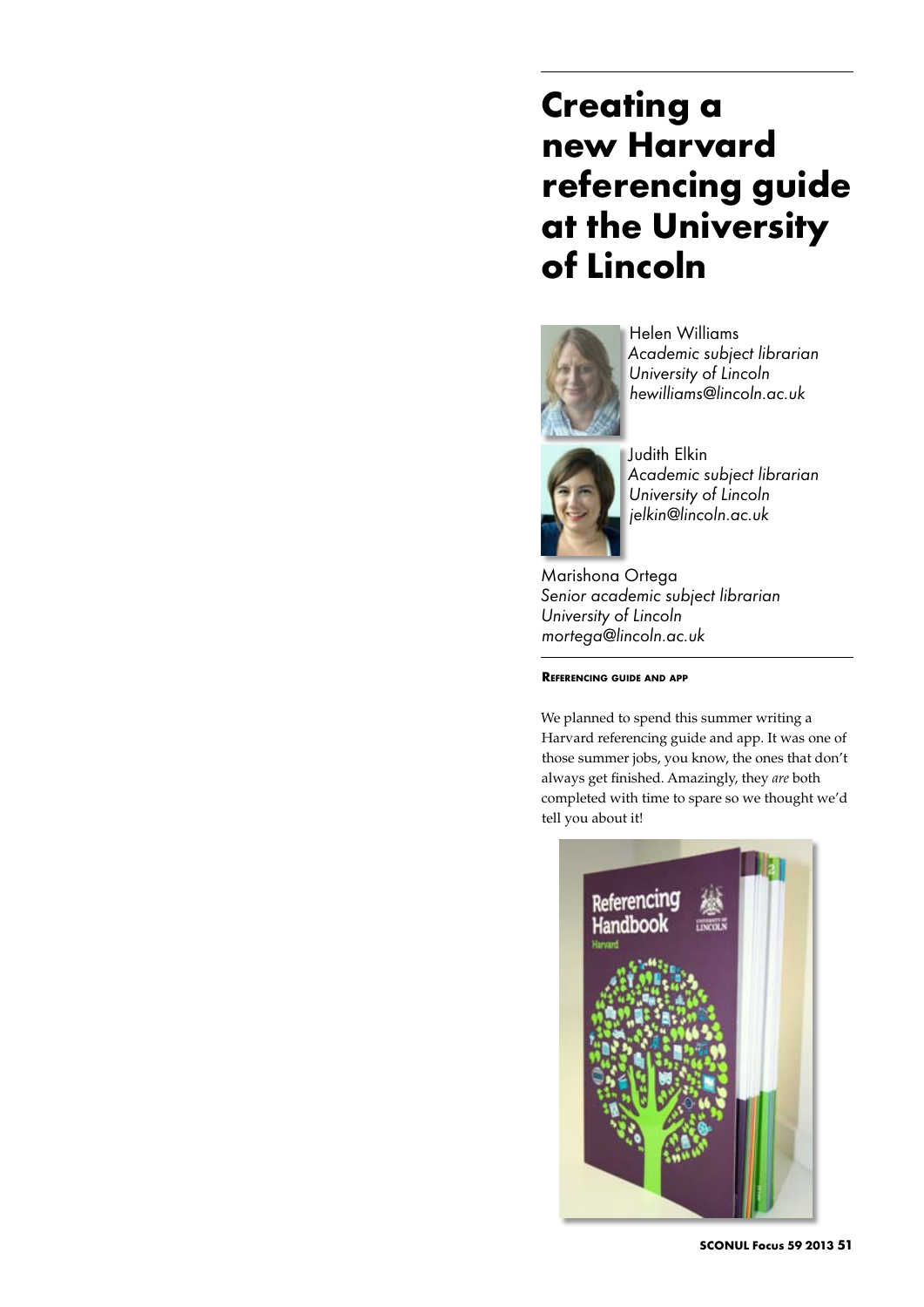### **Harvard referencing at the University of Lincoln**

The majority of academic departments at the University of Lincoln ask their students to reference their work in the Harvard style. Some departments have written their own guides, some endorse the library's guide (which was produced over five years ago) and some recommend guides produced by other universities. All these guides are different as Harvard is open to differing interpretations depending on the writer's individual choice: it seems possible that there are as many different ways of using Harvard as there are academics and librarians and this guide is yet another interpretation.

## **Why we wrote the guide**

As subject librarians we spend lot of time supporting students in referencing their work; we do this with caution because there are many guides circulating in the university. It has always been the library's ambition to create a referencing guide that would appeal to all our academic departments using the Harvard style. We are aware, however, that this is an impossible task: the guide would not only need to explain *how* to reference and cover everything a student *might* reference, with copious examples; it would have to be easy to use and update, and academic staff would want to recommend it to their students.

# **A leisurely start**

In May we began to think about producing our guide. Initially we were under no pressure as we had all summer to write it and upload it on to our website. We began with a leisurely look at the many referencing guides produced by library and academic staff from within the University of Lincoln, as well as those created by other university libraries. This was a useful exercise as it gave us ideas for the appearance of the guide, but it also highlighted just how big and daunting a task we were undertaking. We put together a proposed table of contents (TOC), which included all the information sources that students have asked for help with, especially those that hadn't yet made their way into the various guides, such as apps and Google books. We circulated this TOC to our subject librarian colleagues for their comments and received useful feedback which we incorporated.

#### **A windfall**

Then, in early June, the University's English Language Centre (ELC) offered the library funds to pay for the design and printing of a guide that could be given to their summer school students and then used for the rest of the students in the new academic year. This was exactly what we needed to help us produce a more professional looking guide; it also gave us the opportunity to explore the possibility of creating a referencing app and / or referencing generator. The funds from the ELC needed to be spent by the end of the financial year so we had to write the content and have it designed, printed and in the building by 31 July, bringing our deadline forward considerably.

# **The design**

Our brief to the design team was to create a professional guide that was useful to the students, attractive and that they would want to keep. We used a local design company who listened to our ideas and agreed that the guide would also work well as an app; we were pleased they could produce both the print guide and the app. We are proud that the app will be the University of Lincoln's first and, as far as we are aware, the first university library referencing app. In creating an app to sit alongside the print guide, we would have a product that meets the changing needs of students, gives us control over amendments to the content and the ability to use push notifications to advertise events in the library.

#### **In which we pick up the pace**

With the incentive of a professionally designed and printed handbook, and the motivation of a much shorter deadline, we set to work in earnest. We agreed on the TOC, which eventually resulted in eighty types of information sources. We were to some extent limited in how much we could include as the format of the guide was intended to be no more than sixty pages. However, this changed as we worked on the document and realised that, in order to create something that was useful, we would need to include diagrams. This not only increased the size of the guide, it also added additional workload to an already tight schedule. Spending time on the diagrams resulted in our forfeiting the planned index.